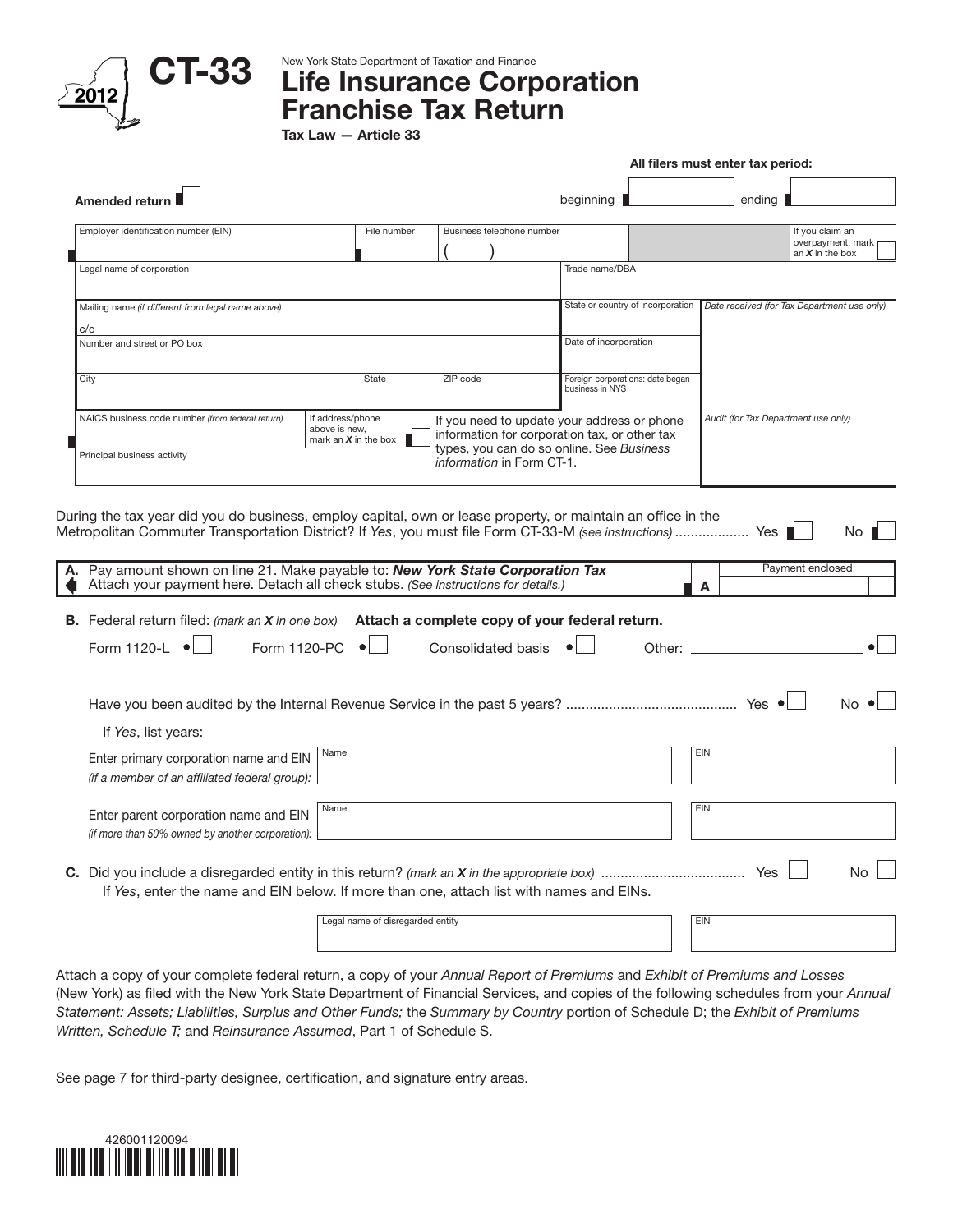## Computation of tax and installment payments of estimated tax *(see instructions)*

|       | $\times .071$                                                                                              | $\ldots$ $\bullet$ | 1              |        |      |
|-------|------------------------------------------------------------------------------------------------------------|--------------------|----------------|--------|------|
|       | Allocated business and investment capital from line 58  .<br>$\times$ .0016                                | $\ldots$ $\bullet$ | 2              |        |      |
|       | $\times .09$<br>3 Alternative tax (see instructions; attach computation)                                   | $\ldots$ $\bullet$ | 3              |        |      |
| 4     |                                                                                                            |                    | 4              | 250 00 |      |
|       | $\times$ .0008                                                                                             | $\ldots$ $\bullet$ | 5              |        |      |
| 6     | $\times$ .007                                                                                              | $\ldots$ $\bullet$ | 6              |        |      |
| 7     |                                                                                                            |                    | $\overline{7}$ |        |      |
| 8     | Section 1505(b) floor limitation on tax (see instructions) $\bullet$<br>$\times$ .015                      | $\ldots$ $\bullet$ | 8              |        |      |
| 9а    |                                                                                                            |                    | 9а             |        |      |
| 9b.   |                                                                                                            |                    | 9b             |        |      |
| 9с    |                                                                                                            |                    | 9 <sub>c</sub> |        |      |
| 10    | Section 1505(a)(2) limitation on tax (see instructions)  .  <br>$\times .02$                               | $\ldots$ $\bullet$ | 10             |        |      |
| 11    |                                                                                                            |                    | 11             |        |      |
| 12    |                                                                                                            |                    | 12             |        |      |
| 13    |                                                                                                            |                    |                |        |      |
|       | First installment of estimated tax for next period:                                                        |                    |                |        |      |
|       |                                                                                                            |                    |                |        |      |
|       |                                                                                                            |                    |                |        |      |
| 15.   |                                                                                                            |                    | 15             |        |      |
| 16    |                                                                                                            |                    | 16             |        |      |
| 17    |                                                                                                            |                    | 17             |        |      |
| 18    | Estimated tax penalty (see instructions; mark an X in the box if Form CT-222 is attached) $\bullet$ $\Box$ |                    | 18             |        |      |
| 19    |                                                                                                            |                    | 19             |        |      |
| 20    |                                                                                                            |                    | 20             |        |      |
| 21    | Balance due (add lines 17 through 20 and enter here; enter the payment amount on line A)                   |                    | 21             |        |      |
| 22    |                                                                                                            |                    | 22             |        |      |
| 23    |                                                                                                            |                    | 23             |        |      |
| 24    |                                                                                                            |                    | 24             |        |      |
| 25    |                                                                                                            |                    | 25             |        |      |
| 26    |                                                                                                            |                    |                |        |      |
| 27a   |                                                                                                            |                    |                |        |      |
| 27b . |                                                                                                            |                    |                |        |      |
| 28    |                                                                                                            |                    | 28             |        | %    |
|       |                                                                                                            |                    | 29             |        | $\%$ |

Schedule A — Allocation of reinsurance premiums when location of risks cannot be determined *(see instructions; attach separate sheet if necessary)*

| A<br>Name of ceding company | в<br>Reinsurance premiums<br>received | Reinsurance<br>allocation % | Reinsurance premiums<br>allocated to New York State<br>(column $B \times$ column C) |
|-----------------------------|---------------------------------------|-----------------------------|-------------------------------------------------------------------------------------|
|                             |                                       |                             |                                                                                     |
|                             |                                       |                             |                                                                                     |
|                             |                                       |                             |                                                                                     |
|                             |                                       |                             |                                                                                     |
|                             |                                       |                             |                                                                                     |
|                             |                                       |                             |                                                                                     |
|                             |                                       |                             |                                                                                     |
|                             |                                       |                             |                                                                                     |
|                             |                                       |                             |                                                                                     |

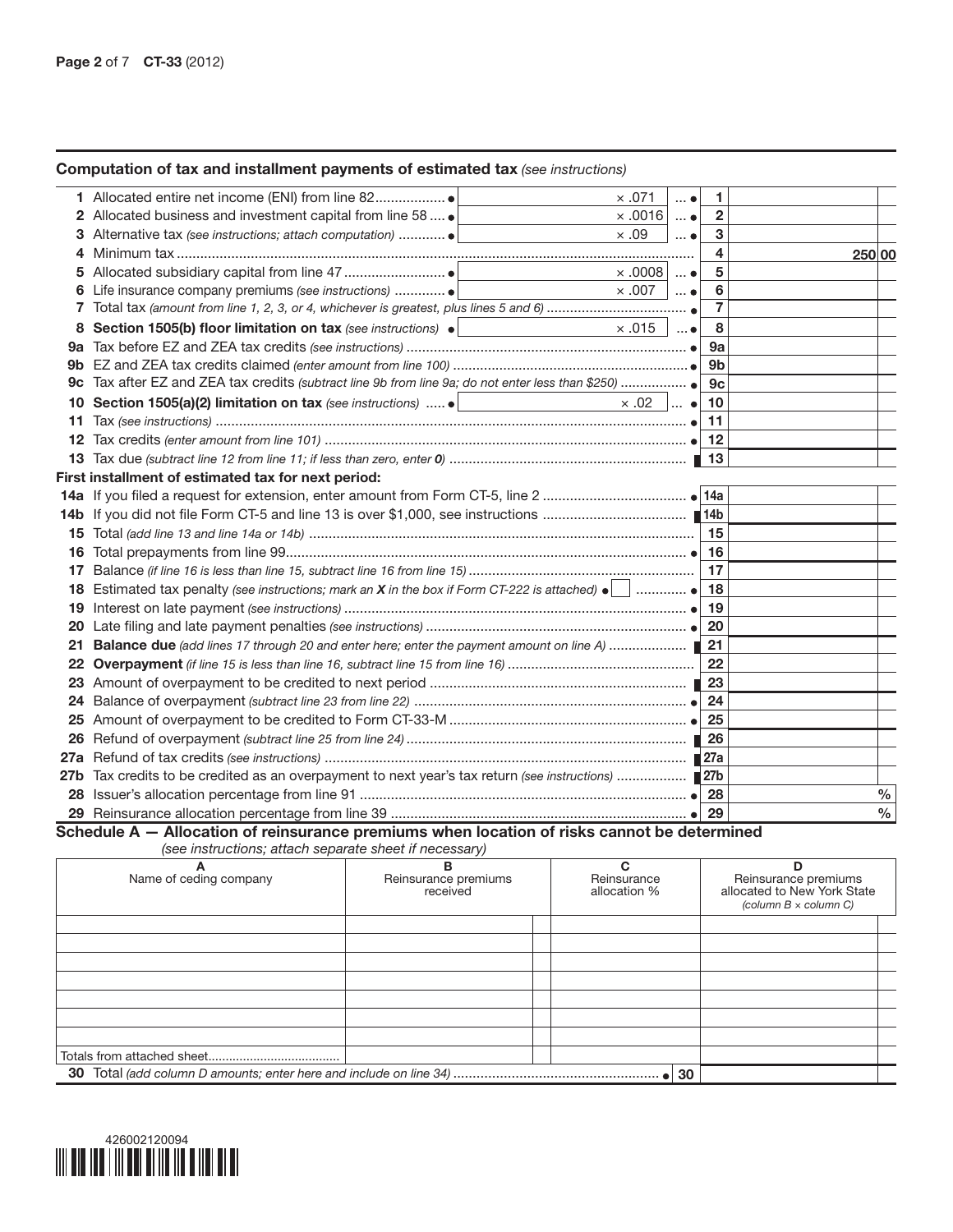## Schedule B — Computation of allocation percentage *(if you do not claim an allocation, enter 100 on line 45; see instructions)*

|    | 31                                                                                       |    |               |
|----|------------------------------------------------------------------------------------------|----|---------------|
|    | 32                                                                                       |    |               |
|    | 33 New York premiums for annuity contracts and insurance for the elderly $\bullet$<br>33 |    |               |
|    | 34                                                                                       |    |               |
| 35 | 35                                                                                       |    |               |
|    | 36                                                                                       |    |               |
| 37 | 37                                                                                       |    |               |
| 38 |                                                                                          |    |               |
| 39 |                                                                                          | 39 | $\frac{0}{0}$ |
|    |                                                                                          |    | $\frac{0}{0}$ |
| 41 | New York wages, salaries, personal service compensation,                                 |    |               |
|    | -41                                                                                      |    |               |
|    | 42 Total wages, salaries, personal service compensation,                                 |    |               |
|    |                                                                                          |    |               |
| 43 |                                                                                          | 43 | $\frac{0}{0}$ |
| 44 |                                                                                          | 44 | $\frac{0}{0}$ |
|    |                                                                                          |    | $\%$          |

Schedule C – Computation and allocation of subsidiary capital *(attach separate sheets displaying the information formatted as below if necessary)* 

|             | lines below)                       | A - Description of subsidiary capital (list the name of each corporation and the EIN here; for each corporation, complete columns B through G on the corresponding |                                                                                    |                                                                |                                  |                                                                    |
|-------------|------------------------------------|--------------------------------------------------------------------------------------------------------------------------------------------------------------------|------------------------------------------------------------------------------------|----------------------------------------------------------------|----------------------------------|--------------------------------------------------------------------|
| Item        |                                    |                                                                                                                                                                    | Name                                                                               |                                                                |                                  | <b>EIN</b>                                                         |
| Α           |                                    |                                                                                                                                                                    |                                                                                    |                                                                |                                  |                                                                    |
| B           |                                    |                                                                                                                                                                    |                                                                                    |                                                                |                                  |                                                                    |
| $\mathbf C$ |                                    |                                                                                                                                                                    |                                                                                    |                                                                |                                  |                                                                    |
| D           |                                    |                                                                                                                                                                    |                                                                                    |                                                                |                                  |                                                                    |
| E           |                                    |                                                                                                                                                                    |                                                                                    |                                                                |                                  |                                                                    |
| F           |                                    |                                                                                                                                                                    |                                                                                    |                                                                |                                  |                                                                    |
| G           |                                    |                                                                                                                                                                    |                                                                                    |                                                                |                                  |                                                                    |
| H           |                                    |                                                                                                                                                                    |                                                                                    |                                                                |                                  |                                                                    |
| A<br>Item   | в<br>% of voting<br>stock<br>owned | $\overline{\mathbf{c}}$<br>Average fair market value                                                                                                               | D<br>Average value of current<br>liabilities attributable to<br>subsidiary capital | Е<br>Net average fair<br>market value<br>(column C - column D) | F<br>Issuer's<br>allocation<br>% | G<br>Value allocated<br>to New York State<br>(column E x column F) |
| Α           |                                    |                                                                                                                                                                    |                                                                                    |                                                                |                                  |                                                                    |
| B           |                                    |                                                                                                                                                                    |                                                                                    |                                                                |                                  |                                                                    |
| C           |                                    |                                                                                                                                                                    |                                                                                    |                                                                |                                  |                                                                    |
| D           |                                    |                                                                                                                                                                    |                                                                                    |                                                                |                                  |                                                                    |
| E           |                                    |                                                                                                                                                                    |                                                                                    |                                                                |                                  |                                                                    |
| F           |                                    |                                                                                                                                                                    |                                                                                    |                                                                |                                  |                                                                    |
| G           |                                    |                                                                                                                                                                    |                                                                                    |                                                                |                                  |                                                                    |
| H           |                                    |                                                                                                                                                                    |                                                                                    |                                                                |                                  |                                                                    |
| Totals from | attached sheet                     |                                                                                                                                                                    |                                                                                    |                                                                |                                  |                                                                    |
|             | 46 Totals (add amounts             |                                                                                                                                                                    |                                                                                    |                                                                |                                  |                                                                    |
|             | in columns C, D,                   |                                                                                                                                                                    |                                                                                    |                                                                |                                  |                                                                    |
| and $E$ )   | 46<br>$\bullet$ $\vdash$           |                                                                                                                                                                    |                                                                                    |                                                                |                                  |                                                                    |
|             |                                    |                                                                                                                                                                    |                                                                                    |                                                                | 47                               |                                                                    |

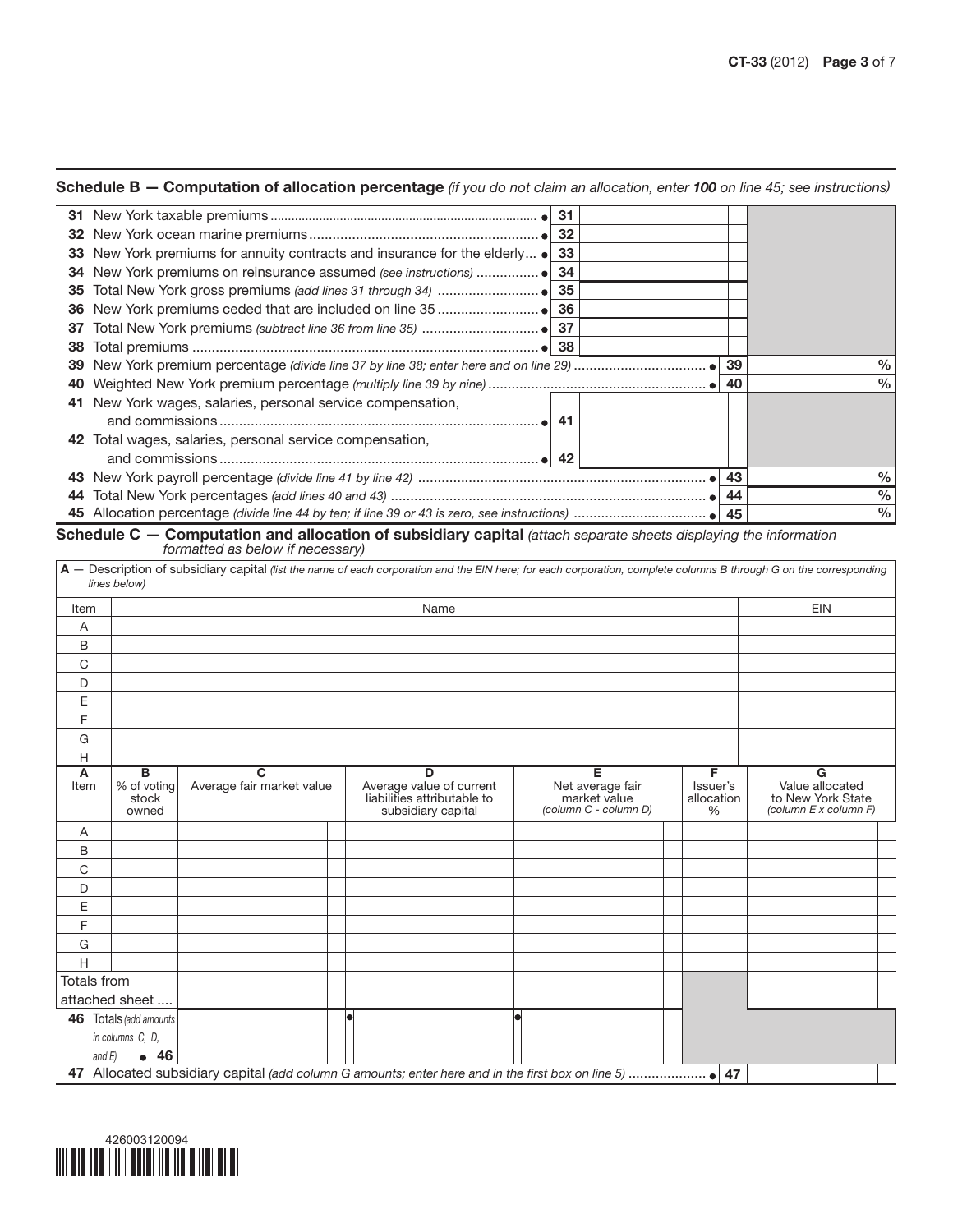|    |                                                                                                                           |                                                                                                                              | Beginning of year        | End of year         |                |                          |     |    | Average fair market<br>value basis        |  |
|----|---------------------------------------------------------------------------------------------------------------------------|------------------------------------------------------------------------------------------------------------------------------|--------------------------|---------------------|----------------|--------------------------|-----|----|-------------------------------------------|--|
|    | 48 Total assets from annual statement                                                                                     |                                                                                                                              |                          |                     |                |                          |     |    |                                           |  |
|    | (balance sheet) ●                                                                                                         |                                                                                                                              |                          |                     |                | 48                       |     |    |                                           |  |
|    | 49 Fair market value adjustment (attach                                                                                   |                                                                                                                              |                          |                     |                |                          |     |    |                                           |  |
|    | computation; if negative amount, use                                                                                      |                                                                                                                              |                          |                     |                |                          |     |    |                                           |  |
|    | a minus (-) sign)                                                                                                         |                                                                                                                              |                          |                     |                | 49                       |     |    |                                           |  |
|    | 50 Nonadmitted assets from annual statement                                                                               |                                                                                                                              |                          |                     |                | 50 <sup>°</sup>          |     |    |                                           |  |
| 51 | Total assets (add lines 48, 49, and 50) $\bullet$                                                                         |                                                                                                                              |                          |                     |                | 51                       |     |    |                                           |  |
|    |                                                                                                                           |                                                                                                                              |                          |                     |                | 52                       |     |    |                                           |  |
|    |                                                                                                                           |                                                                                                                              |                          |                     |                | 53                       |     |    |                                           |  |
|    |                                                                                                                           |                                                                                                                              |                          |                     |                | 54                       |     |    |                                           |  |
|    |                                                                                                                           |                                                                                                                              |                          |                     |                | 55                       |     |    |                                           |  |
|    | 56 Assets, excluding subsidiary assets                                                                                    |                                                                                                                              | <b>Beginning of year</b> | End of year         |                |                          |     |    |                                           |  |
|    | included on line 54, held as reserves                                                                                     |                                                                                                                              |                          |                     |                |                          |     |    |                                           |  |
|    | under New York State Insurance Law                                                                                        |                                                                                                                              |                          |                     |                |                          |     |    |                                           |  |
|    | sections 1303, 1304, and 1305                                                                                             |                                                                                                                              |                          |                     |                |                          |     |    |                                           |  |
|    | (use same method to value assets as on line $51$ )                                                                        |                                                                                                                              |                          |                     |                | 56                       |     |    |                                           |  |
|    |                                                                                                                           |                                                                                                                              |                          |                     |                | 57                       |     |    |                                           |  |
|    | 58 Allocated business and investment capital (multiply line 57 by the allocation percentage                               |                                                                                                                              |                          |                     |                |                          |     |    |                                           |  |
|    |                                                                                                                           |                                                                                                                              |                          |                     |                | 58                       |     |    |                                           |  |
|    | Schedule E - Computation of adjustment for gains or losses on disposition of property acquired before January 1, 1974     | (you may no longer report gain or loss in the same manner you report it on your federal income tax return; see instructions) |                          |                     |                |                          |     |    |                                           |  |
|    | A                                                                                                                         | R                                                                                                                            | С<br>Fair market price   | ח<br>Value realized |                | Е                        |     |    | F                                         |  |
|    | Description of property<br>(attach separate sheet if necessary)                                                           | Cost                                                                                                                         | or value on              | on disposition      |                | New York<br>gain or loss |     |    | Federal<br>gain or loss                   |  |
|    |                                                                                                                           |                                                                                                                              | January 1, 1974          |                     |                |                          |     |    |                                           |  |
|    |                                                                                                                           |                                                                                                                              |                          |                     |                |                          |     |    |                                           |  |
|    |                                                                                                                           |                                                                                                                              |                          |                     |                |                          |     |    |                                           |  |
|    |                                                                                                                           |                                                                                                                              |                          |                     |                |                          |     |    |                                           |  |
|    |                                                                                                                           |                                                                                                                              |                          |                     |                |                          |     |    |                                           |  |
|    |                                                                                                                           |                                                                                                                              |                          |                     |                |                          |     |    |                                           |  |
|    |                                                                                                                           |                                                                                                                              |                          |                     |                |                          |     |    |                                           |  |
|    |                                                                                                                           |                                                                                                                              |                          |                     |                |                          |     |    |                                           |  |
|    | Totals from attached sheet                                                                                                |                                                                                                                              |                          |                     |                |                          |     |    |                                           |  |
|    |                                                                                                                           |                                                                                                                              |                          |                     |                |                          |     |    |                                           |  |
|    | 60 New York adjustment (subtract line 59, column F, from line 59, column E; enter here and on line 66;                    |                                                                                                                              |                          |                     |                |                          |     |    |                                           |  |
|    |                                                                                                                           |                                                                                                                              |                          |                     |                |                          |     | 60 |                                           |  |
|    | Schedule F - Officers (appointed or elected) and certain stockholders (include all officers, whether or not receiving any | compensation, and all stockholders owning more than 5% of taxpayer's issued capital stock who received any compensation)     |                          |                     |                |                          |     |    |                                           |  |
|    |                                                                                                                           | А                                                                                                                            |                          | в                   |                | C                        |     |    | D                                         |  |
|    |                                                                                                                           | Name and address                                                                                                             |                          | Social security     | Official title |                          |     |    | Salary and all other                      |  |
|    |                                                                                                                           | (give actual residence;                                                                                                      |                          | number              |                |                          |     |    | compensation received<br>from corporation |  |
|    |                                                                                                                           | attach separate sheet if necessary)                                                                                          |                          |                     |                |                          |     |    |                                           |  |
|    |                                                                                                                           |                                                                                                                              |                          |                     |                |                          |     |    |                                           |  |
|    |                                                                                                                           |                                                                                                                              |                          |                     |                |                          |     |    |                                           |  |
|    |                                                                                                                           |                                                                                                                              |                          |                     |                |                          |     |    |                                           |  |
|    |                                                                                                                           |                                                                                                                              |                          |                     |                |                          |     |    |                                           |  |
|    |                                                                                                                           |                                                                                                                              |                          |                     |                |                          |     |    |                                           |  |
|    |                                                                                                                           |                                                                                                                              |                          |                     |                |                          |     |    |                                           |  |
|    |                                                                                                                           |                                                                                                                              |                          |                     |                |                          |     |    |                                           |  |
|    |                                                                                                                           |                                                                                                                              |                          |                     |                |                          | -61 |    |                                           |  |



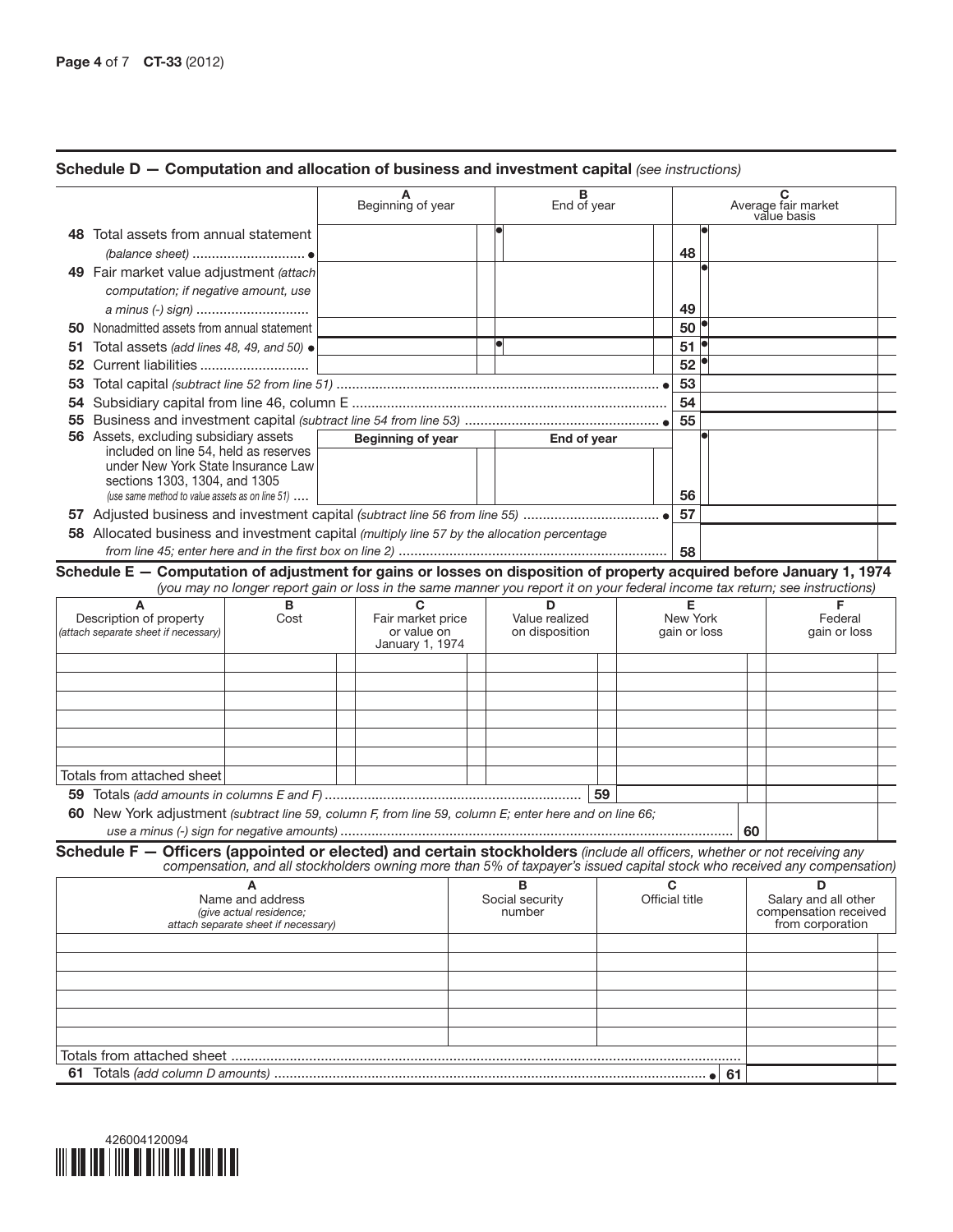|                  | <b>Schedule G – Computation and allocation of ENI</b> (see instructions)                                                                   |     |  |
|------------------|--------------------------------------------------------------------------------------------------------------------------------------------|-----|--|
|                  | 62 Federal taxable income before operations loss or net operating loss (NOL) (see instructions)                                            | 62  |  |
| <b>Additions</b> |                                                                                                                                            |     |  |
|                  |                                                                                                                                            | 63  |  |
|                  |                                                                                                                                            | 64  |  |
| 65               | Interest to stockholders: I                                                                                                                | 65  |  |
|                  | 66 Adjustment for gains or losses on disposition of property acquired before January 1, 1974                                               |     |  |
|                  |                                                                                                                                            | 66  |  |
|                  |                                                                                                                                            | 67  |  |
| 68               |                                                                                                                                            | 68  |  |
|                  |                                                                                                                                            | 69a |  |
|                  | 69b Amount that would have been required to be included on your federal return except for a                                                |     |  |
|                  |                                                                                                                                            | 69b |  |
| 70               |                                                                                                                                            | 70  |  |
| 71               | Other additions (see instructions) • IRC section 199 deduction:<br>the contract of the contract of the contract of<br>$\ldots$ . $\bullet$ | 71  |  |
| 72               |                                                                                                                                            | 72  |  |
|                  | <b>Subtractions</b>                                                                                                                        |     |  |
|                  | 73 Interest, dividends, and capital gains from subsidiary capital (attach list; see instructions)                                          | 73  |  |
|                  |                                                                                                                                            | 74  |  |
| 75               |                                                                                                                                            | 75  |  |
| 76               |                                                                                                                                            | 76  |  |
|                  |                                                                                                                                            | 77a |  |
|                  | 77b Amount that could have been deducted on your federal return except for a safe harbor lease .                                           | 77b |  |
|                  | 78 Total amount of New York depreciation allowed under Article 33 section 1503(b) from                                                     |     |  |
|                  |                                                                                                                                            | 78  |  |
| 79               |                                                                                                                                            | 79  |  |
| 80               |                                                                                                                                            | 80  |  |
| 81               |                                                                                                                                            | 81  |  |
|                  |                                                                                                                                            | 82  |  |

## Schedule H — Computation of premiums *(see instructions)*

|    | Life insurance companies                                                                                                                                                    |    | Premiums<br>taxable under<br>section 1510 |    | Premiums included<br>in tax limitation/floor<br>computation - section 1505 |
|----|-----------------------------------------------------------------------------------------------------------------------------------------------------------------------------|----|-------------------------------------------|----|----------------------------------------------------------------------------|
|    |                                                                                                                                                                             |    |                                           |    |                                                                            |
|    |                                                                                                                                                                             | 84 |                                           |    |                                                                            |
|    |                                                                                                                                                                             | 85 |                                           |    |                                                                            |
|    | 86 Total (add lines 83, 84, and 85; enter column A total in the first box on line 6                                                                                         |    |                                           |    |                                                                            |
|    |                                                                                                                                                                             |    |                                           |    |                                                                            |
| 87 | Insurance corporations who receive more than 95% of their premiums from annuity contracts,<br>ocean marine insurance, and group insurance on the elderly (see instructions) |    |                                           | 87 |                                                                            |
|    |                                                                                                                                                                             |    |                                           |    |                                                                            |
|    | Schedule I - Computation of issuer's allocation percentage (see instructions)                                                                                               |    |                                           |    |                                                                            |

|  | 89             |   |
|--|----------------|---|
|  | 90             |   |
|  | Q <sub>1</sub> | % |

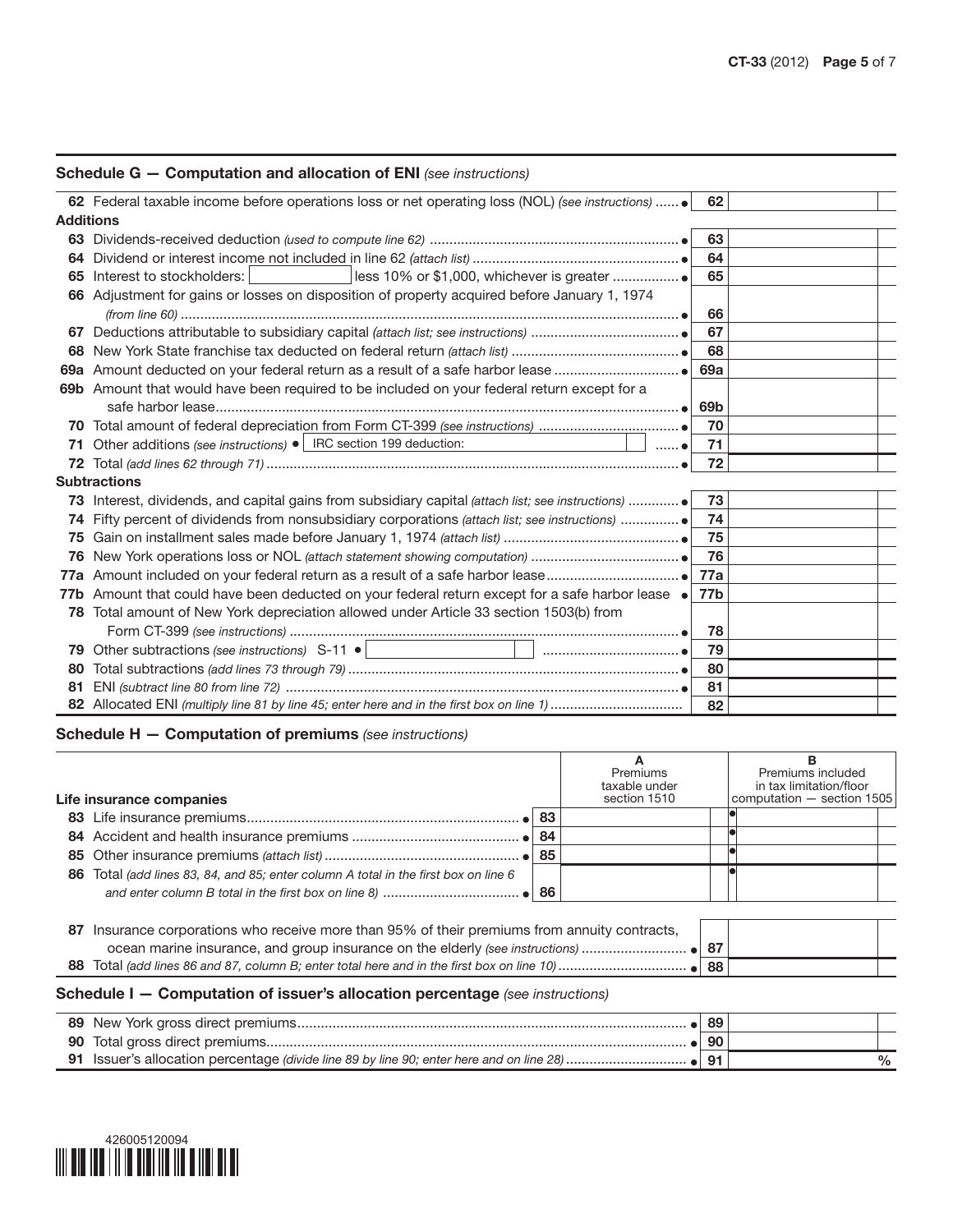| <b>Schedule J – Composition of prepayments</b> (see instructions)                                                                |    |                        |    |                                          |
|----------------------------------------------------------------------------------------------------------------------------------|----|------------------------|----|------------------------------------------|
|                                                                                                                                  |    | Date paid              |    | Amount                                   |
|                                                                                                                                  | 92 |                        |    |                                          |
|                                                                                                                                  | 93 |                        |    |                                          |
|                                                                                                                                  | 94 |                        |    |                                          |
|                                                                                                                                  | 95 |                        |    |                                          |
|                                                                                                                                  |    |                        |    |                                          |
|                                                                                                                                  |    |                        | 97 |                                          |
| 98 Overpayment credited from Form CT-33-M Period                                                                                 |    |                        |    |                                          |
|                                                                                                                                  |    |                        | 99 |                                          |
| Summary of tax credits claimed against current year's franchise tax (see instructions for lines 9b, 12, 100, and 101)            |    |                        |    |                                          |
| EZ and ZEA tax credits (attach appropriate form for each credit claimed)                                                         |    |                        |    |                                          |
|                                                                                                                                  |    |                        |    |                                          |
| Form CT-601.1  ● <u>Example 2000 and 2000</u> Form CT-602 ● Example 2000<br>Form CT-601 $\bullet$                                |    |                        |    |                                          |
|                                                                                                                                  |    |                        |    |                                          |
| <b>100</b> Total EZ and ZEA tax credits claimed above; amount cannot reduce the tax to less than                                 |    |                        |    |                                          |
|                                                                                                                                  |    |                        |    |                                          |
| Tax credits (attach appropriate form or statement for each credit claimed)                                                       |    |                        |    |                                          |
| Fire insurance                                                                                                                   |    |                        |    |                                          |
| premiums tax                                                                                                                     |    |                        |    |                                          |
| Form CT-250  •<br>credit  ·                                                                                                      |    |                        |    | Form CT-613 ● <u>  _ _ _ _ _ _ _ _ _</u> |
| Form CT-259  .<br>Form CT-33-R •                                                                                                 |    | Form CT-631 $\bullet$  |    |                                          |
| Form CT-604  .<br>Form CT-33.1 •                                                                                                 |    | Form CT-633 $\bullet$  |    |                                          |
| Form CT-41 $\bullet$<br>Form CT-606  .                                                                                           |    | Form CT-634 $\bullet$  |    |                                          |
| Form CT-43 $\bullet$<br>Form CT-607  •                                                                                           |    | Form DTF-624 $\bullet$ |    |                                          |
| Form CT-44<br>Form CT-611  .                                                                                                     |    | Form DTF-630 $\bullet$ |    |                                          |
| Form CT-238<br>Form CT-611.1  .                                                                                                  |    | Other credits •        |    |                                          |
| Form CT-249<br>Form CT-612  •                                                                                                    |    |                        |    |                                          |
| 101 Total tax credits claimed above; do not include EZ and ZEA tax credits claimed on line 100 (enter here and on line 12) • 101 |    |                        |    |                                          |
|                                                                                                                                  |    |                        |    |                                          |
|                                                                                                                                  |    |                        |    |                                          |
| <b>Amended return information</b>                                                                                                |    |                        |    |                                          |
|                                                                                                                                  |    |                        |    |                                          |
| If filing an amended return, mark an $X$ in the box for any items that apply and attach documentation.                           |    |                        |    |                                          |
|                                                                                                                                  |    |                        |    |                                          |
| If marked, enter date of determination: •                                                                                        |    |                        |    |                                          |
|                                                                                                                                  |    |                        |    |                                          |
| NOL or operations loss carryback  .                                                                                              |    |                        |    |                                          |
|                                                                                                                                  |    |                        |    |                                          |
| Form 1139 $\bullet$<br>Amended Form 1120-L  •<br>Federal return filed:                                                           |    | Amended Form 1120-PC   |    |                                          |
| Net operating loss (NOL) or operations loss information                                                                          |    |                        |    |                                          |
| New York State NOL or operations loss carryover total available for use this tax year from all prior tax years  ●                |    |                        |    |                                          |
| Federal NOL or operations loss carryover total available for use this tax year from all prior tax years                          |    |                        |    |                                          |
|                                                                                                                                  |    |                        |    |                                          |
|                                                                                                                                  |    |                        |    |                                          |

Federal NOL or operations loss carryforward total for future tax years..........................................................